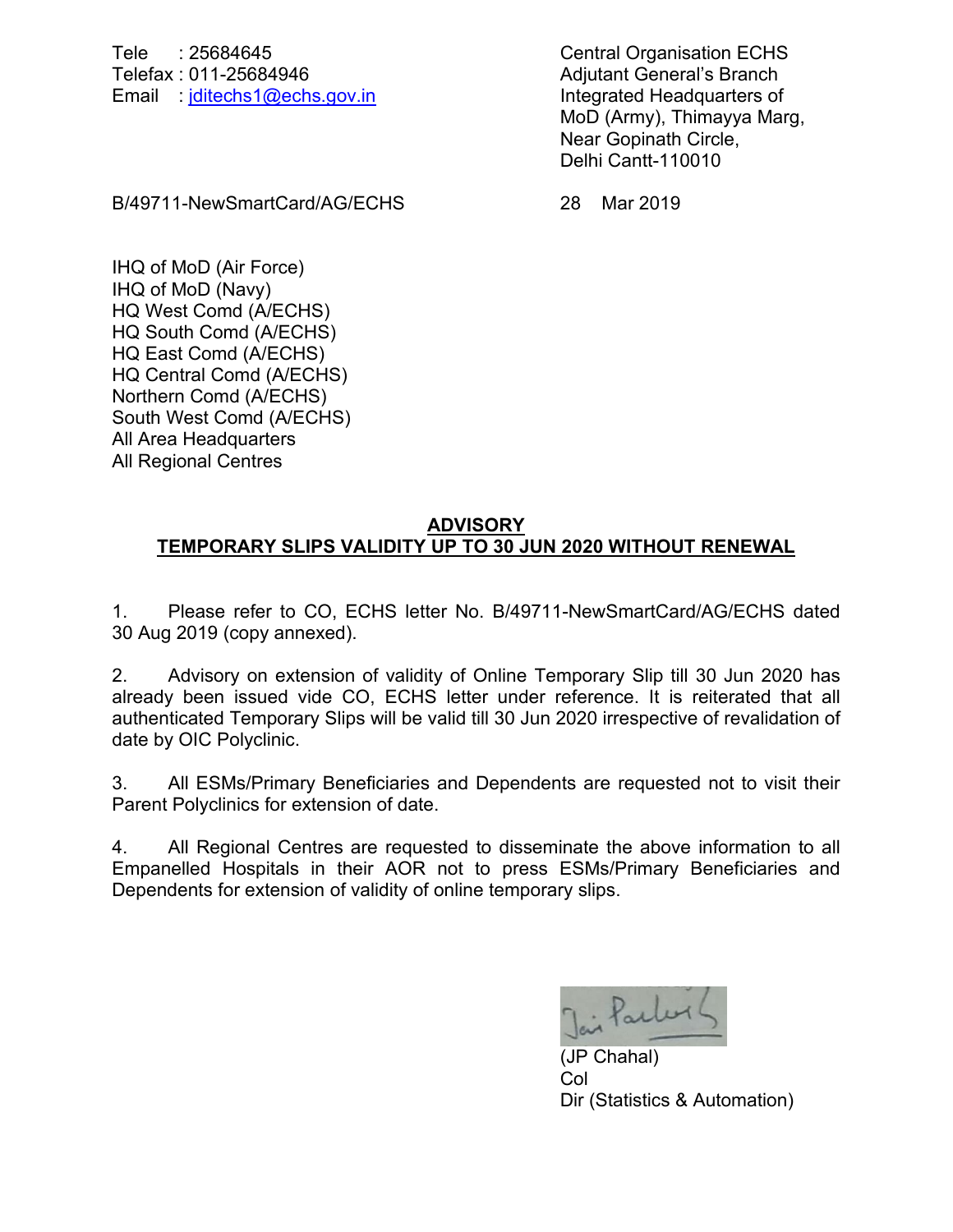## **Copyt to:**

| MoD (DoESW)<br>AG Branch (Coord)<br>DG DC&W Sectt<br><b>DGMS Army</b><br>DGMS (Navy)<br>DGMS (Air)<br><b>DGDS</b><br>UTI-ITSL<br><b>SDCPL</b> |                 | For information |
|-----------------------------------------------------------------------------------------------------------------------------------------------|-----------------|-----------------|
| <b>Internal</b>                                                                                                                               |                 |                 |
| All Secs                                                                                                                                      | For information |                 |